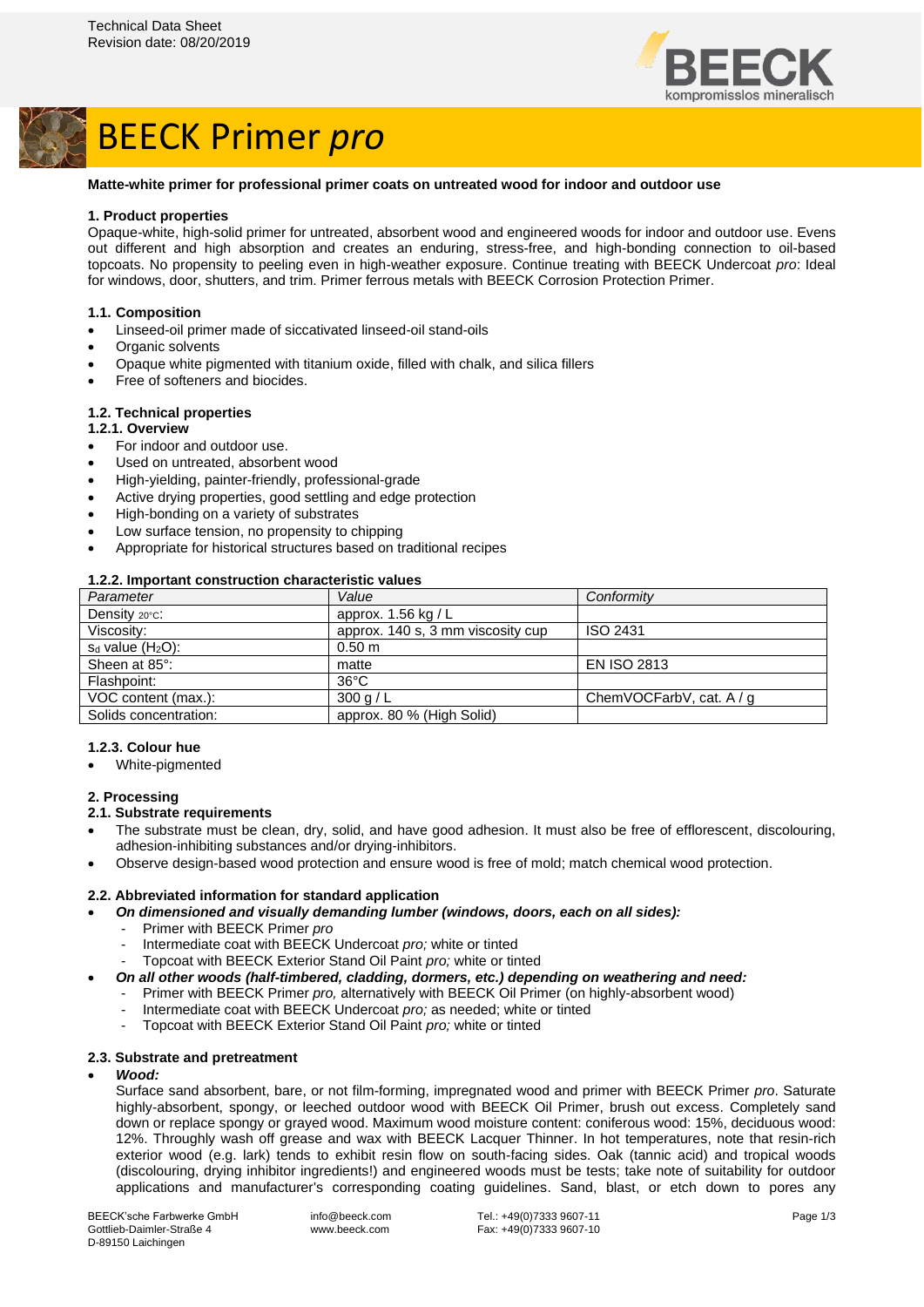

## BEECK Primer *pro*

weathered, cracking, loose, and peeling old paint based on enamel, acrylic, or synthetic resin. Remove paint stripper residue down to pores. Thoroughly sand high-bonding, adhering oil and alkyd resin paints to a matte finish, continue treating directly with BEECK Undercoat *pro*. Prior to install, primer all sides of structural lumber and dimensioned lumber and prepaint with one additional coat of BEECK Undercoat *pro*.

### • *Glass rebates and sealants (windows):* Do not paint over elastic sealing compounds, limit paint on sealing compound to 1 mm film thickness. Where specified by the manufacturer, paint over plastic sealing compounds; test compatibility. Before painting over, allow curing sealing compounds, e.g. linseed-oil putty, to dry thoroughly; observe manufacturer's instructions.

- *Unsuited substrates* include horizontally installed woods or woods exposed to weather at a slope, exposed to heavy mechanical loads, and those with ground contact. Take note of design-based and any applicable chemical wood protection. Test tropical woods, oak, engineered woods.
- *Deficient substrates* call for a differentiated approach and testing.

### **2.4. Processing instructions**

### **2.4.1. General instructions**

- Verify substrate suitability. Note absorption capacity, strength, and texture of the relevant substrate. Test demanding and critical surfaces. Ensure qualified processing. Supply personal protective gear.
- Carefully cover and protect untreated surfaces, in particular glass, window sills, expansion joints, paint coats, plastic, and hardware against overspray.
- Paint self-contained surfaces exclusively with containers from the same manufacturing batch.
- Intermediate coat with BEECK Undercoat *pro* in the same colour with BEECK Exterior Stand Oil Paint *pro.*
- Do not process when wet, risk of frost, on heated surfaces, or in full sun.
- Minimum processing temperature: +8°C. For drying, ensure ventilation and heat (room temperature), treat fresh coats with care.
- Drying time: in standard climate (20 °C / 65 % rH), dust-dry after 6 hours, can be sanded and painted after approx. 24 – 48 hours. Plan for longer waiting times in unfavorable drying conditions. Only paint over dried coats. Avoid excess film thickness and painting shut, e.g. in the window gap.
- Protect fresh outdoor coats from rain, hang scaffolding tarps.

### **2.4.2. Processing**

- Process with ring brush, flat brush, enamel roller, or with spray method (low pressure, high pressure, airmix). Mix thoroughly and screen as needed before use.
- Apply a thin and even coat, blending in the material. Note thorough edge coating. Avoid excessive film thickness. Brush out thoroughly also on sawmill finish gaps, and in groove and gap areas and in depressions.
- Dilute as needed with up to 15 % BEECK Lacquer Thinner, specifically on absorbent and rough substrates and when spraying. If needed, apply a second coat with BEECK Primer *pro* after 24 – 48 hours.
- Wait at least 24 48 hours before sanding between coats (wet if needed), remove dust and paint over.
- Avoid excessive film thickness even when spraying. Carefully brush out excess with brush, in particular on horizontal surfaces, do not allow puddles, drip edges or runs to dry in gaps and pockets. Recommended maximum wet film thickness: 80 – 120 µm. Test application recommended. For oily airborne spray, note spontaneous combustion hazard in vacuum collector filter pads.

### **3. Yield and container sizes**

Yields 0.08 – 0.10 L per m². Determine additional consumption and optimized thinner addition in a test coat. *Container sizes:* 0.75 L / 2.5 L / 10 L

### **4. Cleaning**

Thoroughly clean equipment, tools, and soiled clothing with BEECK Lacquer Thinner immediately after use.

### **5. Storage**

Min. shelf life: 12 months when kept tightly sealed in original container. Seal opened containers airtight. Remove, do not mix in any skin. Never transfer product into solvent-swelling containers.

### **6. Hazard notices, safety instructions, and disposal**

Note EC Safety Data Sheet. Safety Data Sheet available on request.

Warning. Flammable liquid and vapour. Keep away from heat/sparks/open flames/hot surfaces. No smoking. Keep container tightly closed. Ground/bond container and receiving equipment. If on skin or hair: remove/take off immediately all contaminated clothing. Rinse skin with water/shower. In case of fire: use alcohol resistant foam, carbon dioxide (CO2), extinguishing powder, sand and water mist for extinction. Store in a well-ventilated place. Keep cool. Contains TURPENTINE OIL, 2-BUTANONE OXIME. May produce an allergic reaction. Materials such as cleaning rags, paper wipes and protective clothing, which are contaminated with the product may spontaneously self-ignite some hours later.

info@beeck.com www.beeck.com